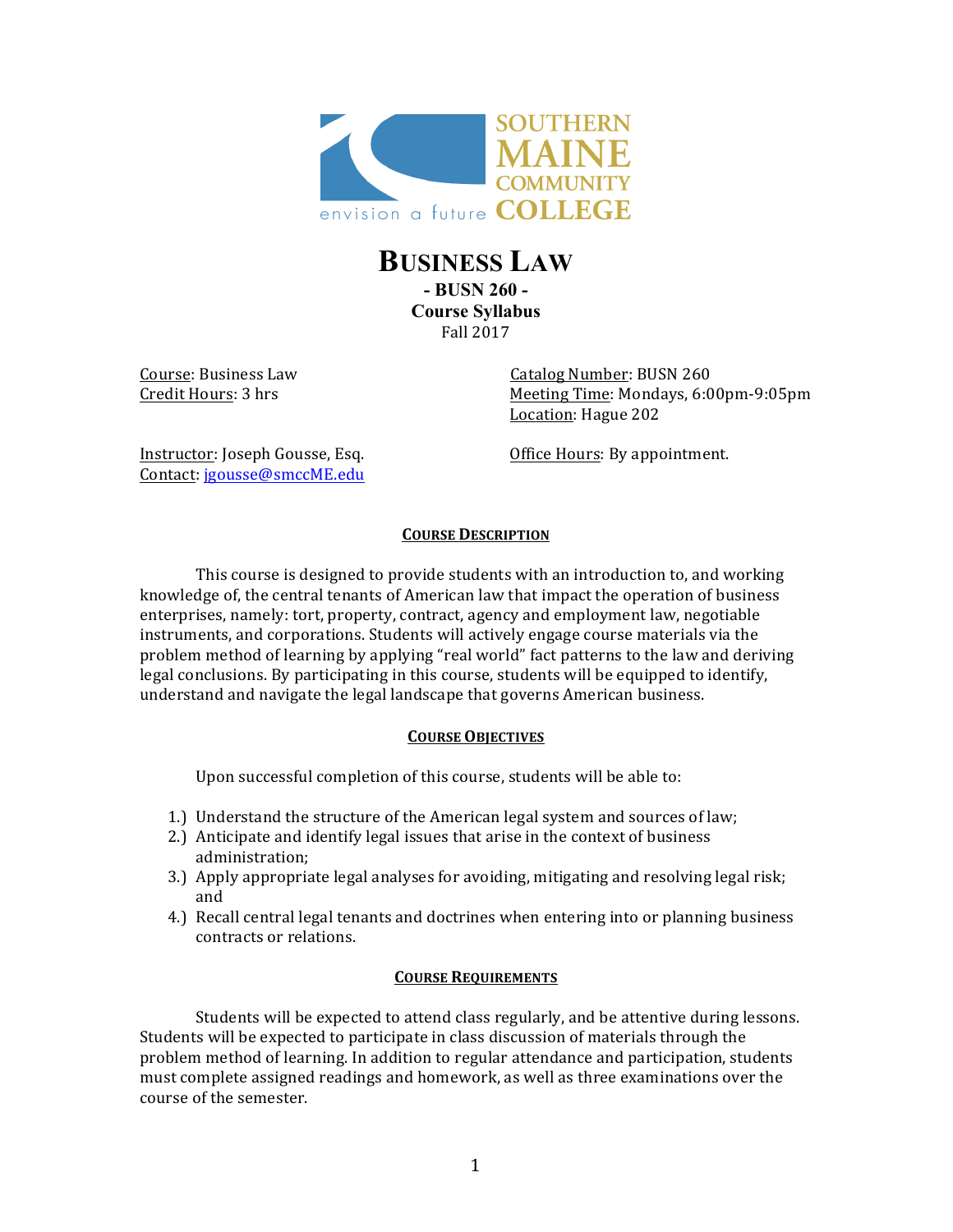### **REQUIRED TEXT**

The following title is the required text for this course:

## Beatty, Samuelson, & Abril, *Introduction to Business Law (5<sup>th</sup> ed.)* (*Cengage Learning*). **ISBN:** 978-1285860398

### **STUDENT EVALUATION & GRADING**

Your final course grade will be calculated based on the following components:

**40%**- Final Examination

**30%**- Two Examinations during the semester

**20%**- Class Participation and Attendance

10%- Assigned Homework

Per SMCC's grading policy, the following table represents numeric-letter grade values:

|        | $\ddot{\phantom{1}}$ | ᠇<br>D | ע     |       |                         |                              |                      | ╜                            |                        |            |
|--------|----------------------|--------|-------|-------|-------------------------|------------------------------|----------------------|------------------------------|------------------------|------------|
| 100-93 | 92-90                | 89-87  | 86-83 | 82-80 | $\overline{ }$<br>$79-$ | $\overline{a}$<br>$76 -$<br> | -0<br>70<br>۔ '<br>∼ | 69-6,<br>$\sim$ $\sim$<br>υ, | $\sim$ $\sim$<br>66-63 | . .<br><6ა |

### **HOMEWORK**

All homework *must* be handed in at the *beginning* of class, when the instructor collects it. If you are unable to attend class, you should email your typed answers to the homework to the instructor before the class begins. *Homework handed in/emailed after* the beginning of class at 6PM will be considered late, and will not receive any credit. No *exceptions*.

### **COURSE EVALUATION**

In order to be granted access to final course grades, students **must** complete evaluations for each course they attend at SMCC. Evaluations are submitted online and can be accessed through the student portal webpage. Students may access the course evaluation two weeks prior to the end of classes. The deadline for submission of evaluations is 24 hours after the last day of classes each semester. The instructor will announce when the online course evaluation is available.

### **ETHICAL CONSIDERATIONS**

As you know, I am an attorney by trade. I am also your professor. While I am honored for the opportunity to be your professor, please keep in mind that the nature of our interactions is strictly academic—*i.e.* I am not your personal lawyer. I share this with you not to discourage you from asking questions about the materials, law, and the legal system (I am *always* happy to answer those!), but to make you aware of the concurrent ethical obligations I maintain as an attorney and professor. If you ask me for personal legal assistance, my answer will always be that you should consult another attorney.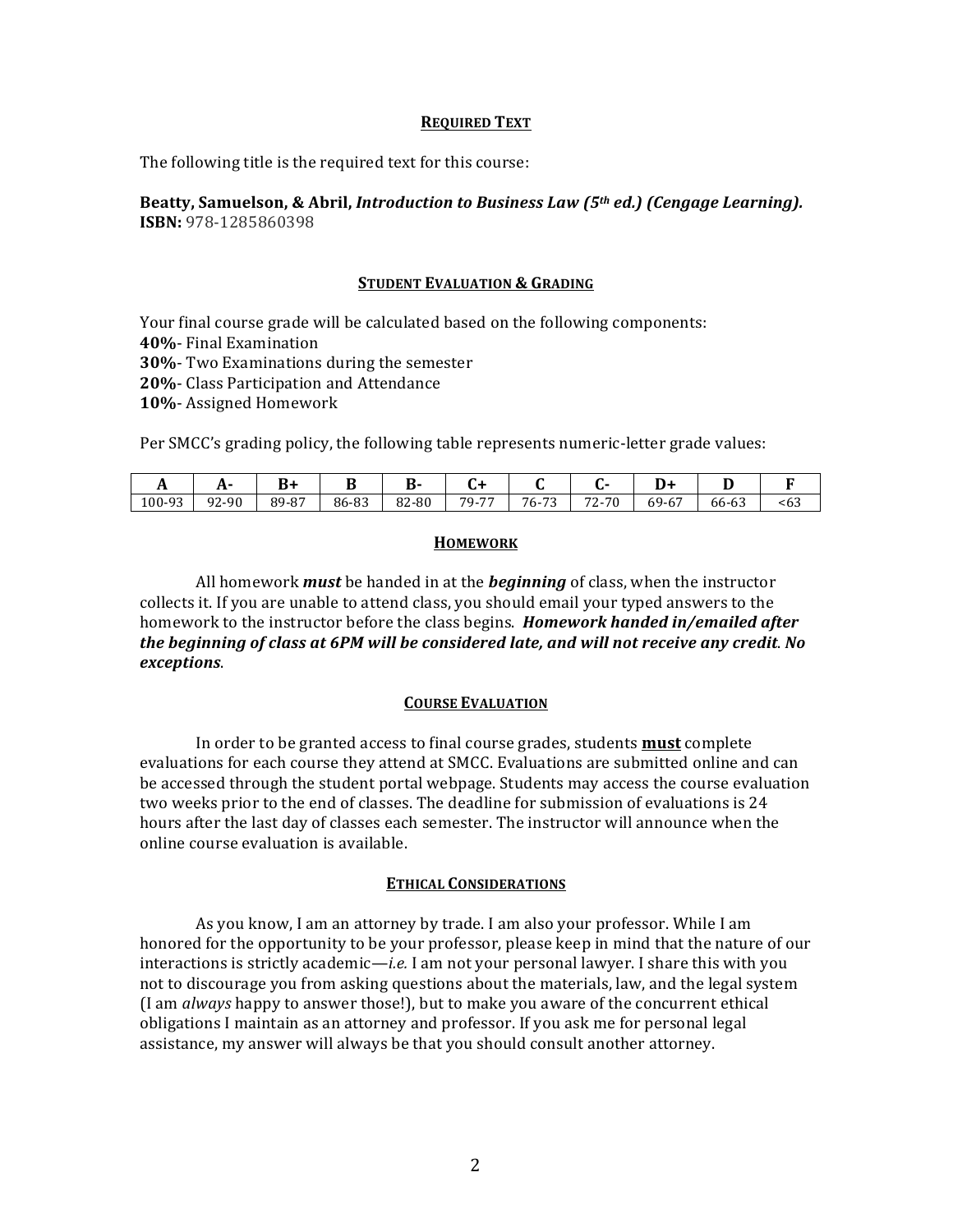## **ATTENDANCE, ELECTRONICS, & "MAKEUP" POLICY**

- Attendance in this course is required. If you are going to miss class, notification is **required**, or you will be given an unexcused absence. Failure to arrive to class on time will adversely affect your attendance & participation grade.
- **Makeup exams are not given, and late work is not accepted, absent a documented medical emergency**. **No exceptions**.
- Extra credit is not given.
- All electronic devices must be turned off or on silent during class hours. Texting, emailing, or instant messaging during class is strictly prohibited. Students who refuse to comply with this policy will be removed from class.
- **During examinations, all electronic devices must be turned off and put away.**
- Students who miss three consecutive classes may be given an Administrative Failure  $("AF")$  grade. Similarly, any student who misses more than four classes may be given an "AF" grade.
- Cheating and plagiarism are not tolerated, and will result in an automatic **failing grade for the course.**

# **OFFICE HOURS, CONTACT, & SEEKING HELP**

If you have a question that arises on a day where there is no class, you should contact your instructor via email. Therefore, it is *crucial* that *if you have questions for* which you would like an in-person answer that you come early or stay after class to ask *them*. Office hours are held on an as-needed basis *via email*. Your instructor is always happy to answer your questions via email, and strives to reply in an expedient manner.

If you find that you are struggling with the material, you should come see your instructor before or after class, and be sure to ask questions during sessions. Chances are that if you have a question about a particular topic, several other people in the room do as well. Because class lessons and discussions are the intended forum for learning the course materials, your instructor will **NOT** give personalized lessons outside of normal class sessions, but is always happy to answer **specific** questions about the material via email.

## **TEST TAKING POLICIES**

Cheating, in any form, is not tolerated and will result in an automatic zero grade for the exam, and possibly a failing grade for the course. No exceptions.

If you are caught cheating or not complying with test-taking instructions in any way, the instructor reserves the right to collect your exam and dismiss you from the room with a zero grade.

During an exam, cell phones must be turned off, or placed on the instructor's desk.

*If* you have a question about material on an upcoming test, you must email it to *your instructor by 12:00 p.m. (noon) on the day before the exam.* **For example, if your** exam falls on Monday November 13<sup>th</sup>, you **must** email your question to your instructor by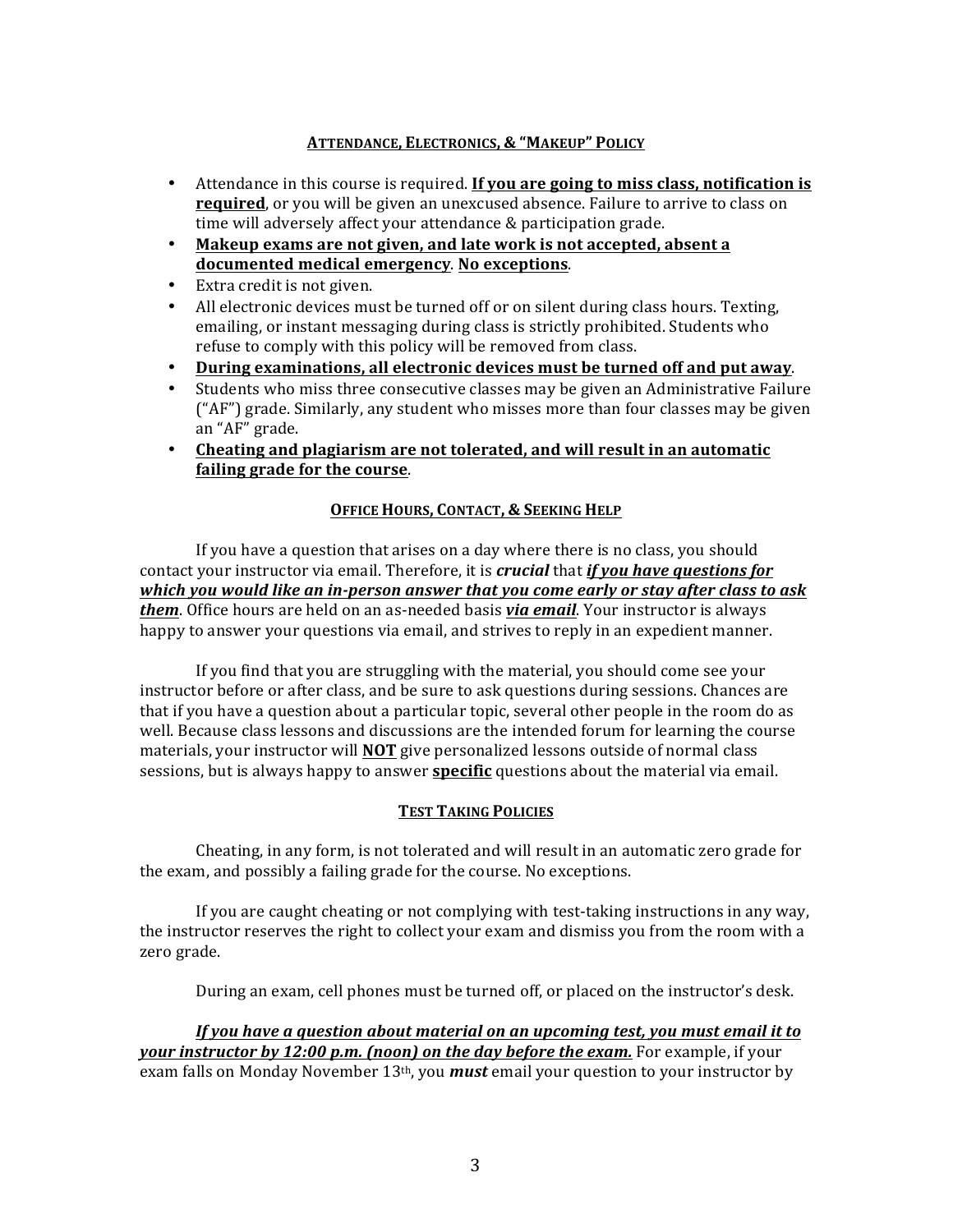12:00 p.m (noon) on Sunday November 12<sup>th</sup>. This deadline will be **strictly** enforced, and questions submitted after this deadline will be left unanswered.

## **SCHEDULE OF ASSIGNMENTS \***

\*\*\* Students are expected to have prepared assignments for the corresponding date listed \*\*\*

| <b>CLASS</b>                         | <b>TOPIC</b>                  | <b>ASSIGNMENT</b>              |
|--------------------------------------|-------------------------------|--------------------------------|
| Monday Aug. 28th, 2017               | Intro. to the American        | Pgs. 4-9; 57-61; 66-71; 78-83; |
|                                      | Legal System                  | and page 100-01 (6-1a-d)       |
|                                      | & Legal Analysis              |                                |
| Monday Sept. 4th, 2017               | <b>Labor Day</b>              | <b>NO CLASS</b>                |
|                                      |                               |                                |
| Monday Sept. 11 <sup>th</sup> , 2017 | Contracts & Sales             | Pgs. 174-88; 194-210           |
| Monday Sept. 18th, 2017              | Contracts & Sales             | Pgs. 217-32; 239-52            |
| Monday Sept. 25th, 2017              | Contracts & Sales             | Pgs. 258-69; prep. for review  |
| Monday Oct. 2 <sup>nd</sup> , 2017   |                               | <b>In-Class Examination</b>    |
| Monday Oct. 9th, 2017                | Columbus Day                  | <b>NO CLASS</b>                |
| Monday Oct. 16th, 2017               | <b>Torts</b>                  | Pgs. 120-29; 135-48; 162-63    |
| Monday Oct. 23rd, 2017               | Law of Property               | Pgs. 546-60; 567-77; 528-41    |
| Monday Oct. 30 <sup>th</sup> , 2017  | Remedies                      | Handout from instructor        |
| Monday Nov. $6th$ , 2017             | Negotiable Instruments        | Pgs. 275-85; 292-306           |
|                                      | & Secured Transactions        |                                |
| Monday Nov. 13th, 2017               |                               | <b>In-Class Examination</b>    |
| Monday Nov. 20th, 2017               | <b>Business Organizations</b> | Pgs. 388-402; 407-24           |
| Monday Nov. 27th, 2017               | Agency & Employment           | Pgs. 314-26; 333-44            |
| Monday Dec. 4 <sup>th</sup> , 2017   |                               | <b>Final Examination</b>       |
| Monday Dec 11 <sup>th</sup> , 2017   | Course Workshop & Final       | No assigned readings           |
|                                      | Review                        |                                |

\* *This schedule of assignments is subject to change, at the instructor's discretion, with notice.*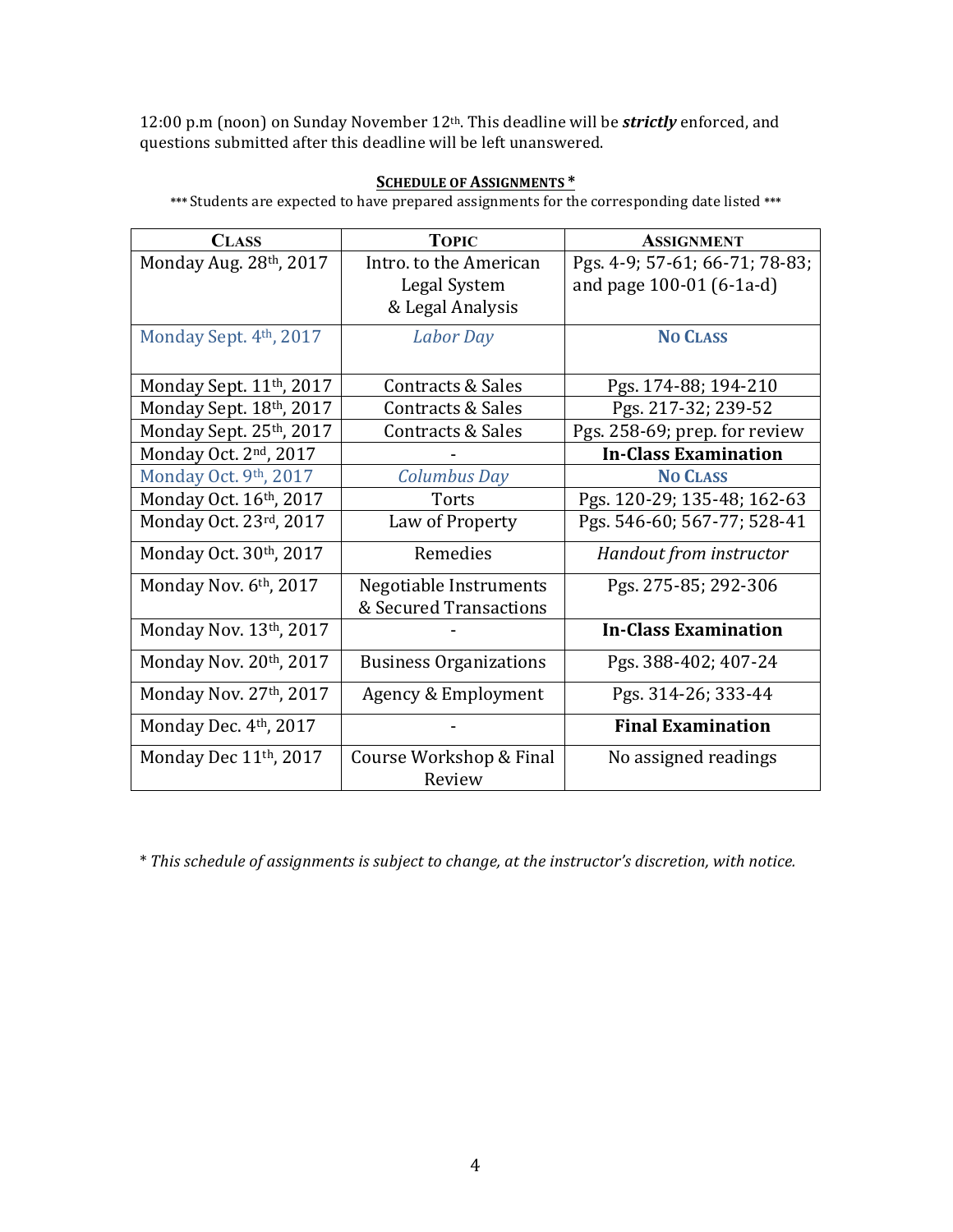### **SMCC POLICIES**

#### *Americans with Disabilities Act (ADA)-*

Southern Maine Community College is an equal opportunity/affirmative action institution and employer. For *more information, please call 207-741-5798. If you have a disabling condition and wish to request accommodations in order to have reasonable access to the programs and services offered by SMCC, you must register with the Disability* Services Coordinator, Sandra Lynham, who can be reached at 207-741-5923. Further information about services for students with disabilities and the accommodation process is available upon request at this number. Course policies about *online testing are modified to suit each individual's accommodation.* 

### *Student Printing Policy (new)-*

*This* policy identifies the cost per page for black and white, as well as color printing, in varying page sizes. Specifics of the policy are outlined below:

#### Per Page Costs-

Each semester, students receive a \$20.00 printing credit. The balance resets at the end of the semester and any remaining credits are removed. The cost varies depending upon page size and whether printing is done in black and white *or color.* 

- *a.*) There is a \$0.10 fee per page for standard 8.5" x 11.0" black and white documents
- *b.*) Printing on the reverse sides od duplex (double-sided) documents is free
- *c.*) There is a \$0.50 fee per page for standard 8.5" x 11.0" color documents
- *d.*) There is a \$0.20 fee per page for 8.5" x 14.0" (legal) or 11.0" x 17.0" (tabloid) black and white documents
- *e.*) There is a \$1.00 fee per page for  $8.5''$  x  $14.0''$  (legal) or  $11.0''$  x  $17.0''$  (tabloid) color documents

#### *How Does it Work?-*

The College's pay-for-print system monitors printing on all printers (including those in general access labs, *library printers, the Academic Achievement Center, Noisy Lounge, and technology labs). Students can check the number of* pages they have printed by using the printing balance tool available on SMCC computers (located in the lower right corner of the screen, near the clock). Departments with work study students who need to print documents for the Department should contact the HelpDesk at 741-5696 to have a special account set up.

### *Refunds-*

*Print jobs* are eligible for a refund in the event of mechanical or electronic error on the part of the printer, print server, or software used to submit the job. Jobs are not eligible for a refund in cases where the job was not set up correctly, was submitted multiple times, or the student is not satisfied with the result. To request a refund, please bring the offending *print* to the IT Department in the basement of the Ross Technology Center. Refunds will be granted in the form of a credit to the student's account.

#### *Why is SMCC charging for printing?-*

*The pay-for print system is an effort to control escalating printing costs. Charging for printing helps offset the increasing cost of supplies and encourages students to conserve resources. To find ways to reduce your printing charges,* please go to the IT Help Tab on MySMCC. If you have questions about the pay-for-printing policy or your printing charges, please contact the HelpDesk at 741-5696 or send an email to **helpdesk@smccME.edu**.

\*\*\*Be sure to log OUT of the system when you've finished your printing to prevent unauthorized access to your account.\*\*\*

#### *Add-Drop Policy-*

*Students* who drop a course during the one-week "add/drop" period in the Fall and Spring semesters—and the first three days of Summer sessions—receive a 100% refund of the tuition and associated fees for that course. Please note any course that meets for less than the traditional semester length (i.e. 15 weeks) has a pro-rated add/drop period. There *is no refund for nonattendance.* 

### **Withdrawal Policy-**

*A* student may withdraw from a course only during the semester in which s/he is registered for that course. The withdrawal period is the second through twelfth week of the Fall and Spring semesters, and the second through ninth week of twelve-week Summer courses. To withdraw from a course, a student must complete and submit the appropriate *course* withdrawal form, available at the Enrollment Service Center (no phone calls, please). The designation "W" will appear on the transcript after a student has officially withdrawn. A course withdrawal is an uncompleted course and may *adversely affect financial eligibility.* Failure to attend or ceasing to attend class does not constitute withdrawal from the *course. There is no refund associated with a withdrawal.*